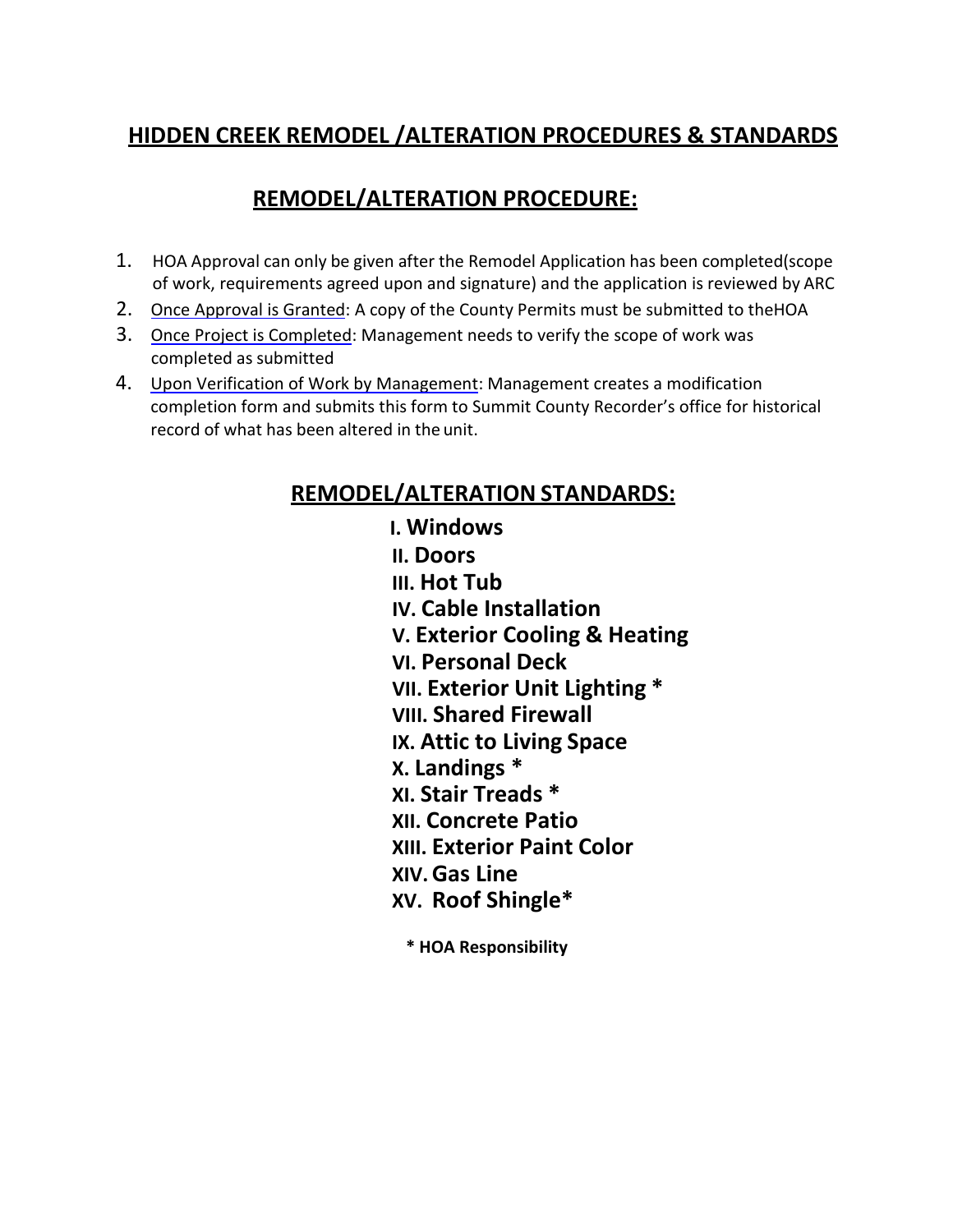#### **I. WINDOWS**

- Simonton or equivalent
	- o Vinyl frame window
	- o Frame style shall be a Block Frame or a Nail Fin Frame depending ontheinstallation method chosen
	- o Color is Tan (matches current window color known asAlmond)
- Windows shall be from the *6200 Series* or equivalent. Window stylesapproved:
	- o Horizontal Slider
	- o Picture/Fixed Windows
	- o Single Hung
- Window grids are not allowed

#### **II. DOORS**

- All hardware must be oil rubbed bronze (current color) or matte black.EitherLock Cylinders (key opens lock) or Keyless touchpads are approved. Schlage Matte Black or similar
- Door shall be painted *Sherwin Williams, Griffin 7026*
- *1.) FRONT:* 2 Panel Design with a window (HOA Responsibility)

*Therma Tru Pre-hung Fiberglass Smooth-Star Craftsman 2 Panel ShakerFlush-Glazed Door (primed), 6'8"x3' (80"x36"). Style No. S481* or equivalent door <https://www.thermatru.com/explore-doors/door-style/S4810>

#### *2.) UTILITY/SIDE DOOR TO GARAGE:* 3 panel design with no window

*Therma Tru Pre-hung Fiberglass Smooth-Star 3 Panel Craftsman Shaker Door(primed), 6'8"x3' (80"x36"). Style No. S4800* or equivalent door <https://www.thermatru.com/explore-products/door-style/S4800>

### *3.) GARAGE:*

*Cloplay Classic Steel Model 9203: 25-gauge steel, 3-layer, 2" Intellicore Insulation R-Value 18.4*

- Elegant Long Panel, Solid Elegant Long Top Panel (no window)
- Black ONLY (will need to be painted building color)
- Garage Door must be painted building color with **100% Acrylic Latex Exterior Paint** when installed. Using paint other than the aforementioned, will harm the door's insulation, as well as negate the warranty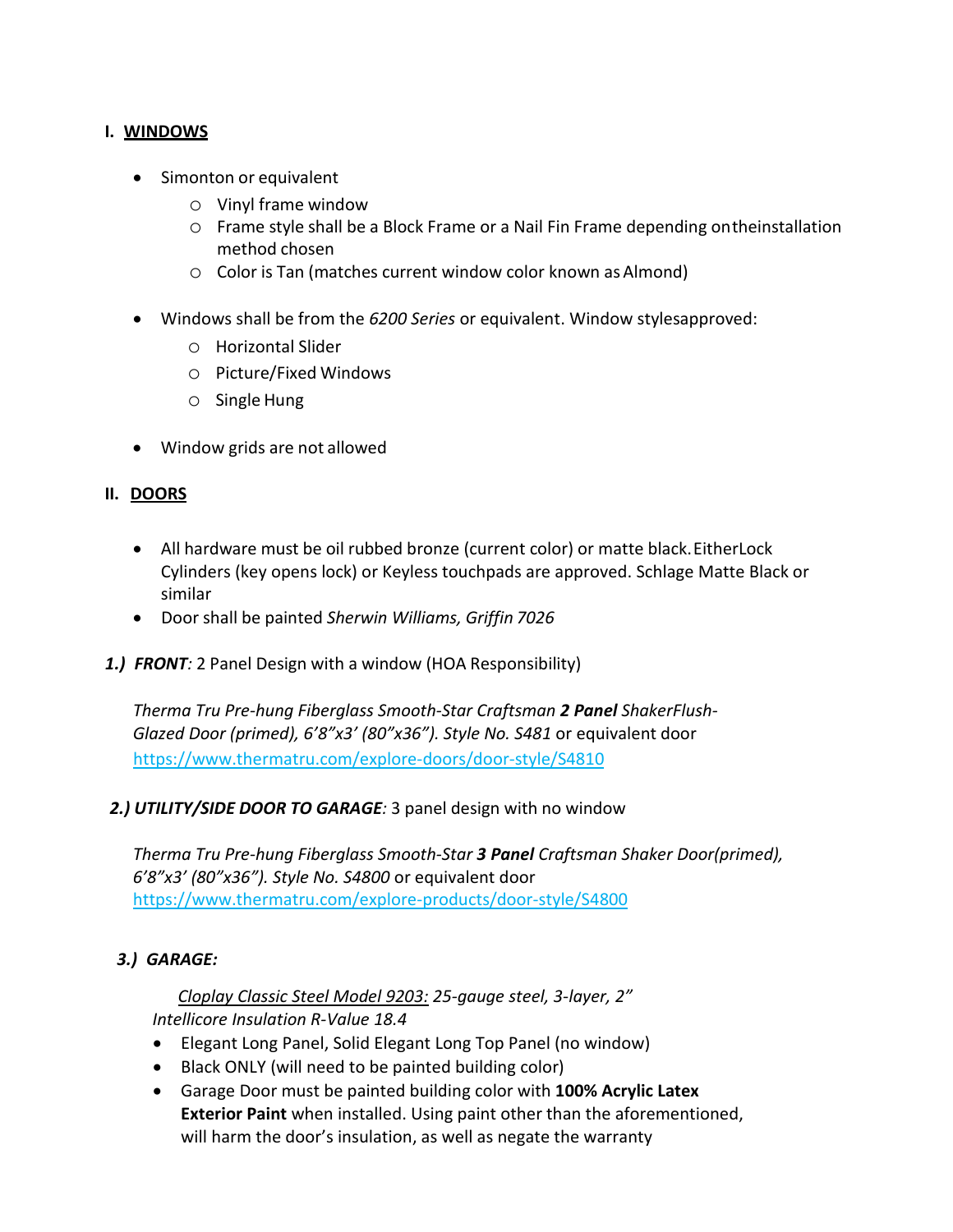- No exterior hardware (including keyed lock) on garage door
- Warranty Upgrades are available, extending "springs from 3 years to 10; \*rollers and \*hinges, limited lifetime: "Gold Bar Warranty through Clopay and "Medallion" Warranty through Home Depot
- Garage doors that are damaged/non-functioning may be replaced ASAP
- Townhome owners will need to replace garage doors by December 31, 2024 in order to comply with Standard
- If a homeowner claims a party other than themselves damaged the garage door, it is up to the homeowner to file an insurance claim with their private insurer.
- Replacement of a garage door may be approved administratively by management company (ASHM), with a Deposit of \$250, in which \$50 will be non-refundable

# *4.) PRIVATE DECK OR PATIO DOOR:*

• Sliding OR French/Single

Required French/ Single:

Therma Tru Pre-hung Fiberglass Profiles Full Lite Flush (primed), 6'8"x3'(80"x36"). Style No. 130-RT Full Lite Flush or Equivalent Door

<https://www.thermatru.com/explore-doors/door-style/130-RT>

- Glass shall be clear (not etched or decorative) and may include white oralmond color in glass blind
- Almond color
- Oil rubbed Bronze or Flat Black Lock Hardware (all hardware on a doormust match).
- Colonial Grilles are not approved

### *5.) STORM/SCREEN:*

Full View Storm Door comparable to *Anderson 2000 Series, 3000 Series 4000Series* or equivalent

- Bronze color
- Oil rubbed Bronze or Flat Black Hardware (all hardware on a door mustmatch).
- No etched or decorative glass

Mid View Screen door comparable to *Emco 300 Series, 400 Series* orequivalent

- Bronze color or Almond color
- Oil rubbed Bronze or Flat Black Hardware (all hardware on a door mustmatch).
- Colonial Grilles are not approved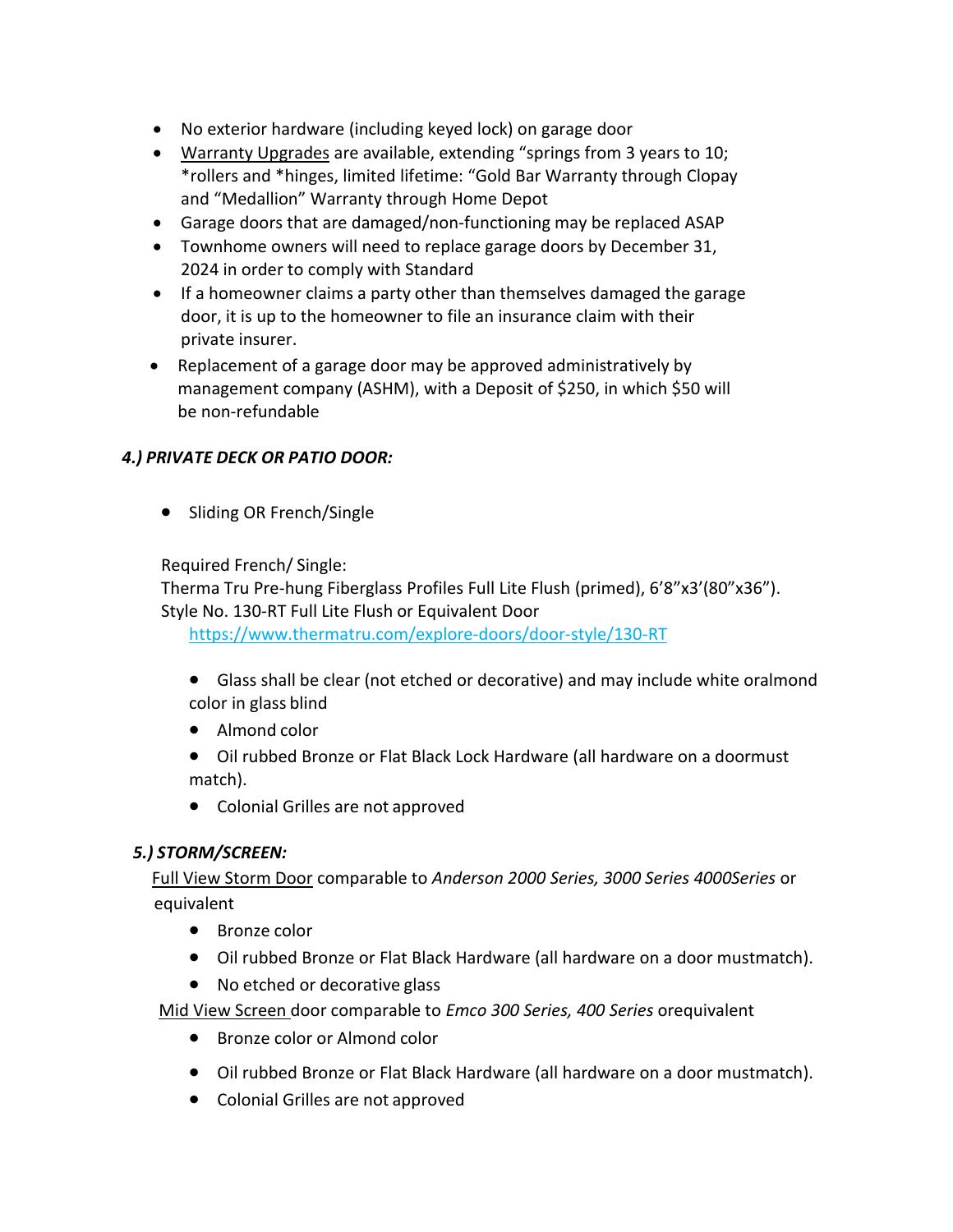#### **III. HOT TUB**

- 10 pm curfew for hot tub use
- Must receive approval from surrounding neighbors (this includes neighbors in adjacent buildings) in writing and submit the approvals with the application forapproval of the hot tub/spa. The Management Company will confidentially reach out to neighbors for approval.
- Possible additional water and sewer charges may apply
- Hot tub/spa may not exceed 8'x8'
- Hot tub/spa exterior and its cover must be a natural/neutral color and blendinwith existing building colors
- Hot tub/spa must be placed on:
	- a.) for placement on ground level:
		- i. a concrete pad no larger than  $10'x10'$  that is approved by the HOAboard; or
		- ii. an existing pad that the HOA board approves as a hottub/spa location; or
	- b.) for placement on a second level deck, on a deck that meets Summit Countydeck standards for placement and support of a hot tub, and that the HOA board approves as a hot tub/spa location.
- The entirety of hot tub/spa must be placed within 10' of the exterior of thebuilding
- Written approval from HOA Board before installation
- The unit owner and hot tub/spa installer must follow Summit County codes and regulations (electrical permit is required) and provide copies of the Countypermit(s) to the HOA Management Company
- Use and Safety: The unit owner is solely responsible for any and all damages orliabilities resulting from the placement, operation and use of a hot tub. Hot tub/spa must have a wellfitting cover. The cover for the hot tub/spa must be attachable to the hot tub/spa to prevent removal of the cover by the wind or achild. Hot tub/spa cover must be latched at all times when hot tub/spa isnot occupied. A signed liability waiver must be submitted to the Management Company before installation. The unit owner is responsible for assuring that the hot tub/spa does not become a nuisance due to undue noise or disruption,or due to disrepair. Hot tubs/spas that constitute a nuisance are subject to removal by the HOA board.
- The homeowner shall operate the hot tub/spa in a responsible matterandmaintain the interior and exterior of the hot tub/spa.

### **IV. CABLE INSTALLATION:**

- Only one hole in exterior wall for cable line (must be caulked andsealed)
- Cable line must be secured tightly to building
- Cable line must be painted to match exterior unit color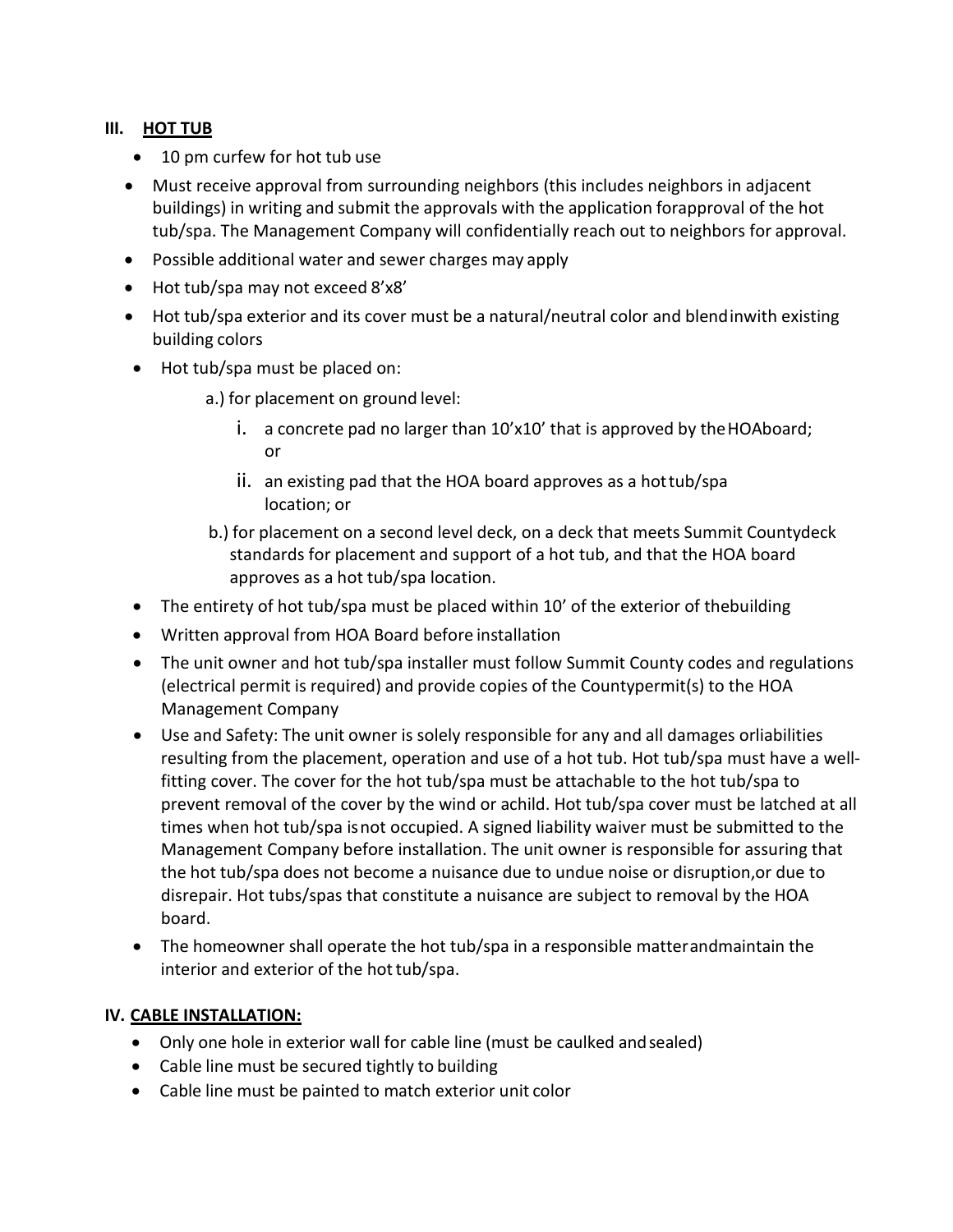# **V. EXTERIOR COOLING AND HEATING SYSTEMS**

- Central Air and Mini Splits are allowed.
- Central Air Standard are outlined below.
- Mini Split Standard are outlined below.
- Interior, portable A/C units are allowed.
- Window A/C units are not allowed. Exceptions must be requested andapproved in writing by the Board.

### **Central Air Standard:**

Preferred for Townhome, Multi-Level, Multi Room Condo Designs (Condo with Voting rights from .93-1.80 = Condo square feet)

### **Installation Standards:**

- Homeowner must provide licensed HVAC, Electrician and Plumberinformation on all furnace and air conditioning proposals.
- Air Coils, Condensers and Furnaces must be installed by a licensed HVACprofessional
- Licensed contractors must conform to all Summit County coderequirements.
- Homeowner assumes all liability for work done as well as ongoingmaintenance for work performed per proposal submission approval.
- One condenser allowed per townhome, one penetration hole.
- Condenser must be aesthetically pleasing based on desired placement.

# **Central Air Modifications:**

- If you have a furnace, the addition of an air coil condenser is acceptablewith ARC guidance and Board approval.
- If you do not have a furnace, the installation of furnace with airconditioning capacity is accepted with ARC guidance and Board approval.
- Furnaces located in the attic are not ideal because of potential icedamming issues but may be considered and approved by the Board, as well as condenser placement.
- Side venting is strongly preferred over roof venting.

### **Central Air Condensers must meet the following Specifications:**

- 50-59 decibel level or lower.
- One air condenser limit per condo.
- Slim line Air condenser are accepted and preferred.
- One exterior wall entry into Condo within a minimal distance from the condenser.

### **Possible Makes/Models:**

- Daikin Fit DX17VSS = 55 decibels. (Slim Line)
- Lennox XC25 Variable-Speed Air Conditioner (as low as 59 dB)
- Carrier Infinity® 19 Variable-Speed AC (as low as 56 dB)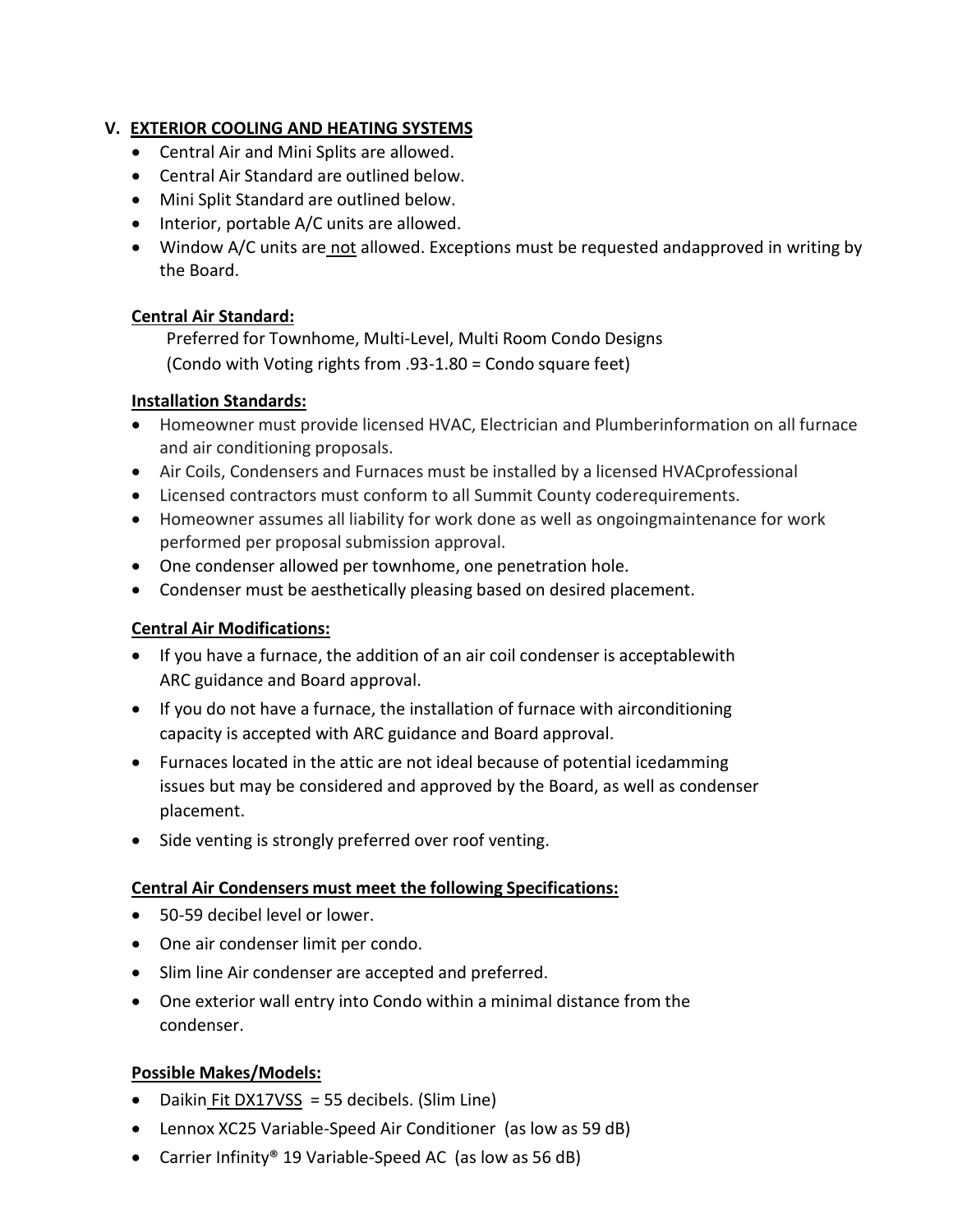- York Affinity™ YXV Variable-Capacity Air Conditioner ( as low as 53 dB)
- Trane XV20i TruComfort™ Variable-Speed AC (as low as 57 dB)
- Bryant Evolution® Variable-Speed AC (as low as 56 dB)
- Ruud EcoNet Ultra Series UA20 (54 decibels)
- Heil QuietComfort® Deluxe 19 HVA9 (56 decibels)

Specification DB compliance and specification comparison will be required by homeowner if an equivalent/comparable condenser is submitted.

### **Condenser Unit (outdoor unit) Locations:**

- Personal patios are possible locations.
- Personal decks are possible locations.
- Common or front porch landings are considered on a case by case basis.
- Flat roof over garage in a townhome is a possible location, upon approvalby the Board.
- Placement on ground is a possible location provided adherence to the minimum clearance requirements.
- Please provide air conditioner specifications and clearancerequirements.
- Please provide photos of condenser location with a full view ofyour condo (front, both sides and back) as well as a photo of the proposed condenser in relation to your neighbors.
- A courtesy email with details of the proposed condenser locationwill be sent to adjacent neighbors. The email allows for a 48-hour response timeprior to the applications' review at a ARC meeting providing neighbors the opportunity to be contacted for comment, questions and feedback during the ARC meeting. This enables feedback to be incorporated into the ARC minutes and relayed to the Board prior to approval. Please make an effort to minimize impact to neighbors while keeping our community aesthetically pleasing.
- No placement of a condenser on exterior wall of a Condo.
- A pad, gravel, snow covers or aesthetic accommodations may berequested based on submission.

### **Electrical**

- Homeowner must provide licensed electrician information on all furnace, furnace air coils and condenser proposal submissions.
- Homeowner must submit pictures/drawings of where electrical lines willbe located.
- All electrical for furnace, furnace modification and condensers must bedone by a licensed electrician.
- Licensed electrician must conform to all Summit County coderequirements.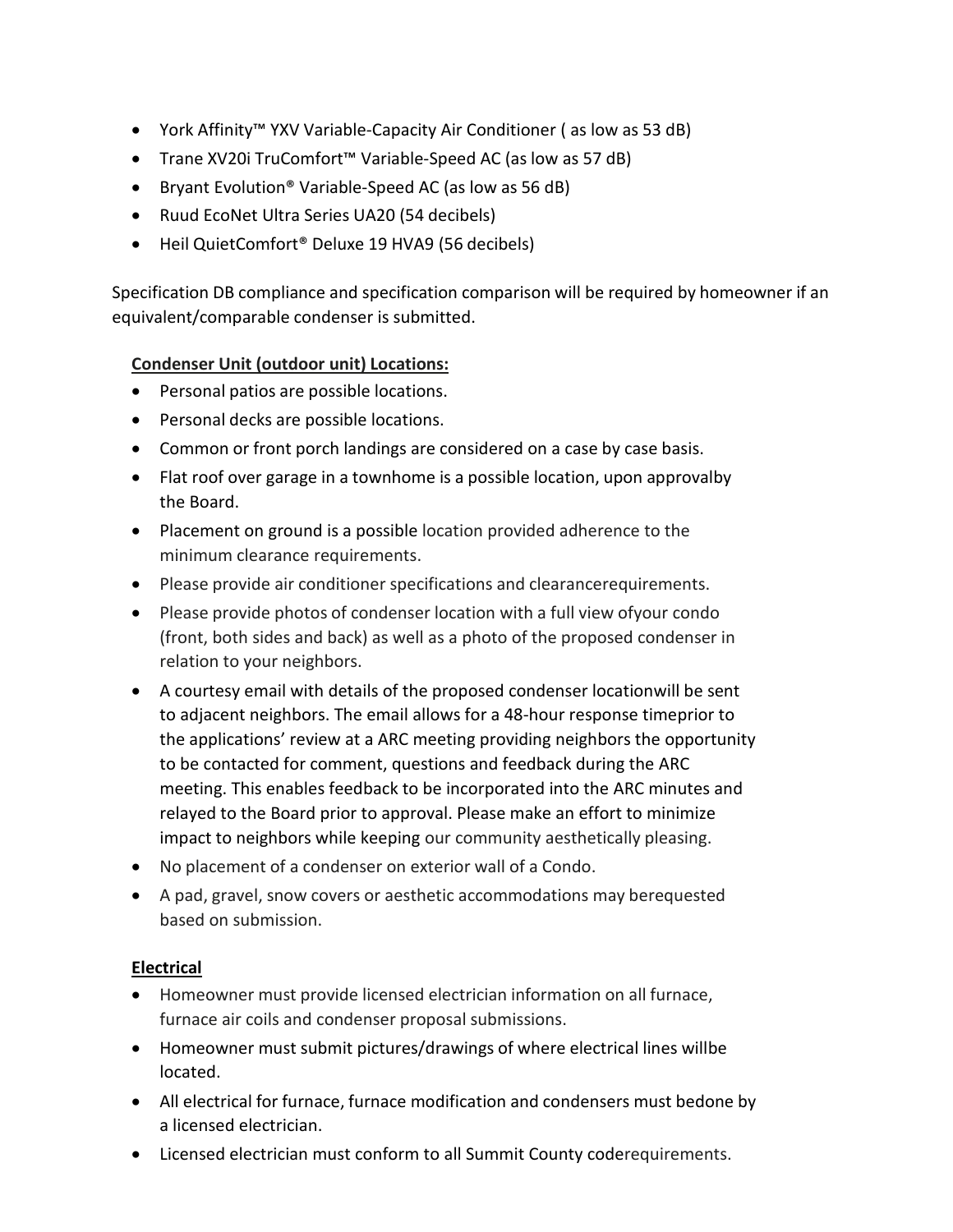### **Refrigerant Piping:**

- Licensed electrician must conform to all Summit County coderequirements.
- Homeowner must submit pictures/drawings of the location of insulated refrigerant line sets running from the condenser to the furnace.
- Refrigerant line sets are to have one point of entry into condo.

# **Condensation Drain:**

- Refrigerant line sets are to have one point of entry into condo.
- Please articulate in writing and provide detailed drawings of the locationof the drain line.
- Please articulate in writing whether a drain pump will be used and wherethe condensate will be run into a sewer line within the condo (i.e. sink, shower, toilet drain). Drawings are always helpful.
- Submission must conform with Summit County Building Code.

# **Exterior Conduit Standard:**

- Exterior Conduit is to be limited, within minimal distance to condenser.
- One exterior wall entry into condo within minimal distance fromcondensing unit will be accepted.
- Conduit must be smallest profile available (no more than 3 1/2").
- Conduit must be painted in compliance with Hidden Creek's approvedwall or trim color as appropriate.

### **Maintenance:**

Condensers are to be serviced routinely to ensure sound remains below decibel standard of 50-If decibel is over 59 violations and fines may incur.

# **Mini-Split Standard:**

Optimal for smaller Hidden Creek Condo Unit Designs. (voting right .43-.63 =Condo square feet) May also be installed in larger Condos conditionallywith Board approval considering aesthetics.

# **Installation Standards**

- Homeowner must provide licensed HVAC, Electrician and Plumberinformation on all mini split remodel proposal submissions.
- Mini-split system must be installed by a licensed HVAC professional.
- Licensed contractors must conform to all Summit County coderequirements.
- Homeowner assumes all liability for work done as well as ongoingmaintenance for work performed per proposal submission.
- Condenser must be aesthetically pleasing based on desired placement.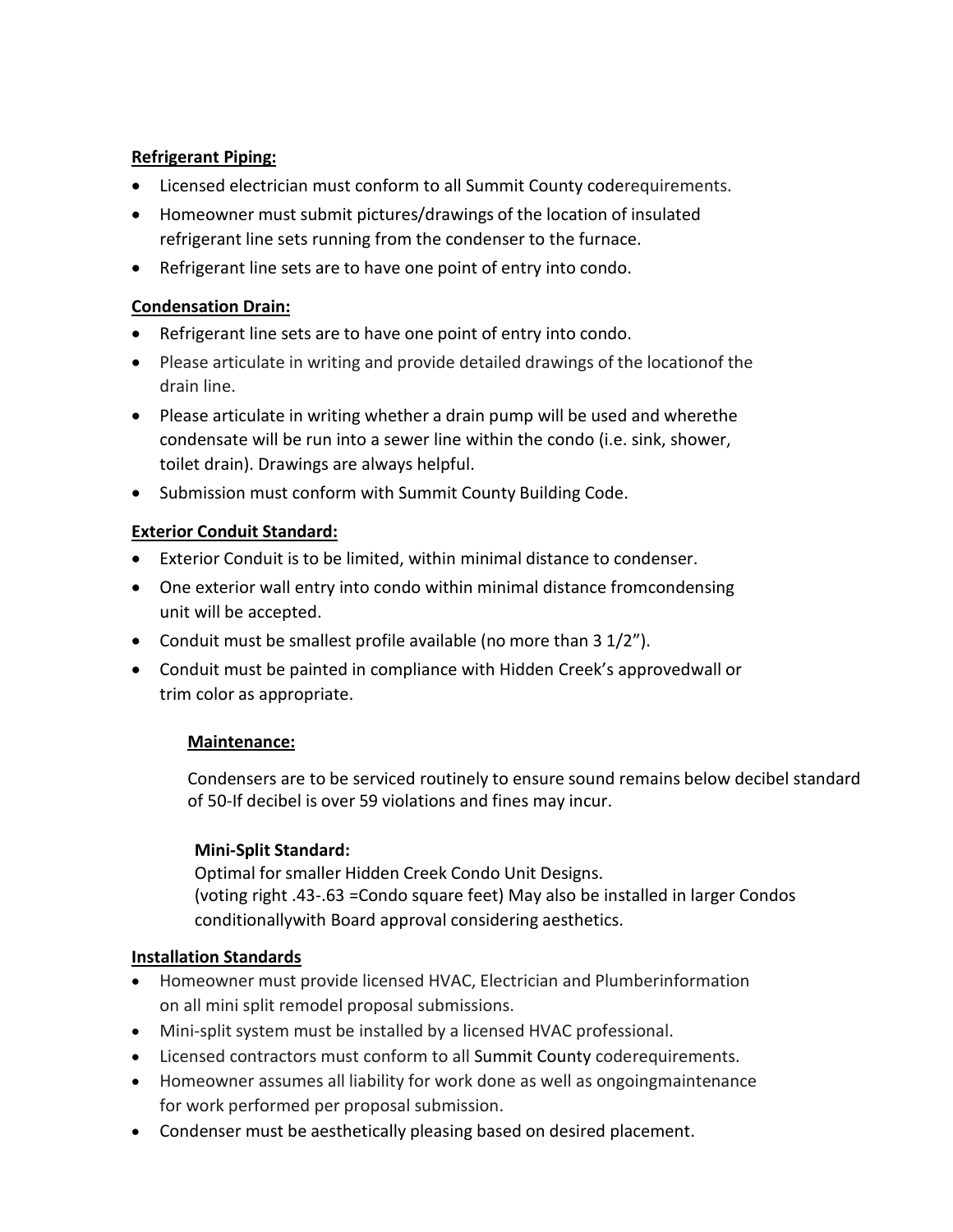### **Mini-Split Condensers must meet the following specifications:**

- Inverted-driven compressor
- 50-59 Decibels or Lower
- No Attic Installation
- One mini-split condenser per condo
- Zone 6 cold Zone Units
- One exterior wall entry into Condo within minimal distance fromcondenser

# **Possible Makes/Models:**

- Fitjitsu Halcyon Series
- Mitisubishi MXZ Series
- Other models excepted if meet equivalent/comparable specifications
- Specification DB compliance and specification comparison will berequired by homeowner if an equivalent/comparable model is submitted

### **Condensing Unit (outdoor unit) Locations**

- Personal patios are possible locations.
- Personal decks are possible locations.
- Common or front porch landings are considered on a case by case basis.
- Placement on ground is a possible location provided adherence tominimum clearance requirements.
- Please provide mini-split specification, and clearancerequirements.
- Specify whether condenser will be used for heating and/orcooling only.
- Please provide photos of where condenser will be located withfull views of your condo (front, sides and back) as well as your condenser in relation to neighboring units.
- A courtesy email with details of the proposed condenser locationwill be sent to adjacent neighbors. The email allows for a 48-hour response time prior to the applications' review at the ARC meeting providing neighbors the option to be contacted for comment, questions and feedback during the ARC meeting. This enables feedback to be incorporated into the ARC minutes and relayed to the Board prior to approval. Please make an effort to minimize impactto neighbors while keeping our community aesthetically pleasing.
- If you are requesting placement of a condenser on the ground outside your neighbor's condo (i.e. second floor unit) neighborinput may be requested.
- No placement or mounting of mini-split on the exterior wall of a Condo.
- A pad, gravel, snow covers or aesthetic accommodations may berequested based on submission.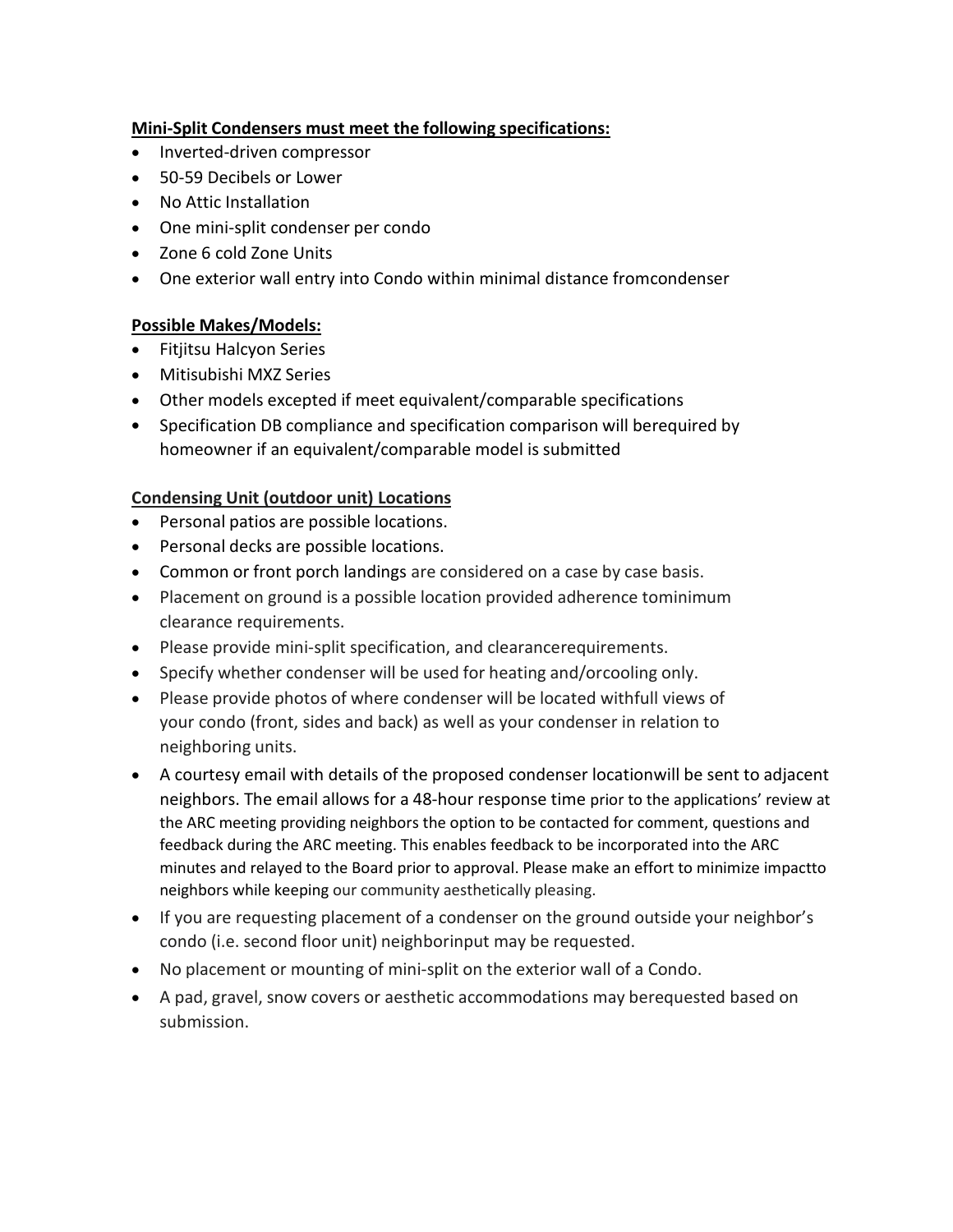# **Electrical**

- Homeowner must provide licensed electrician information on all mini-split proposal submissions.
- All electrical for mini-split installation must be done by a licensedelectrician.
- Licensed electrician must conform to all Summit County coderequirements.

### **Refrigerant Piping:**

- Homeowner must submit drawing/pictures of location of the insulated refrigerant line sets running from the outdoor condenser to the indoor evaporative unit.
- Refrigerant line sets are to have one point of entry into condo.
- All refrigerant line sets to be installed inside condo.
- Central Air option should be reviewed and considered for larger units.
- While variances to this standard are reviewed, they are rarely approved.

# **Condensation Drain:**

- Homeowner must submit a drawing of the location of the mini-splitcondensation drain to identify where condensation will collect in the indoor wall- mounted evaporative unit.
- Condensate drain lines need to be run to an acceptable drain location to eliminate condensate collected in the indoor wall-mounted evaporator unit.
- A condensation drain pump is accepted:
	- o Please articulate in writing whether the drain pump will pump condensate to higher location for gravity drainage or within a sewer drain withinthe condo (i.e. sink, shower, toilet) Drawings are always helpful.
	- o Submission must conform with Summit County Building Code.

### **Exterior Conduit Standard:**

- Exterior Conduit is to be avoided or limited within a minimal distance tomini-split.
- One exterior wall entry into Condo within minimal distance from mini-split will be accepted.
- Conduit must be smallest profile available (no more than  $3\frac{1}{2}$ )
- Conduit used must be paintable.
- Conduit must be painted in compliance with Hidden Creeks approvedwall or trim color as appropriate.
- Conduit must be strategically located out of sight from neighbors whenpossible (back of condo).

### **Maintenance:**

Condensers are to be serviced routinely to ensure sound remains below decibel standard of 50-59. If decibel is over 59 violations and fines may incur.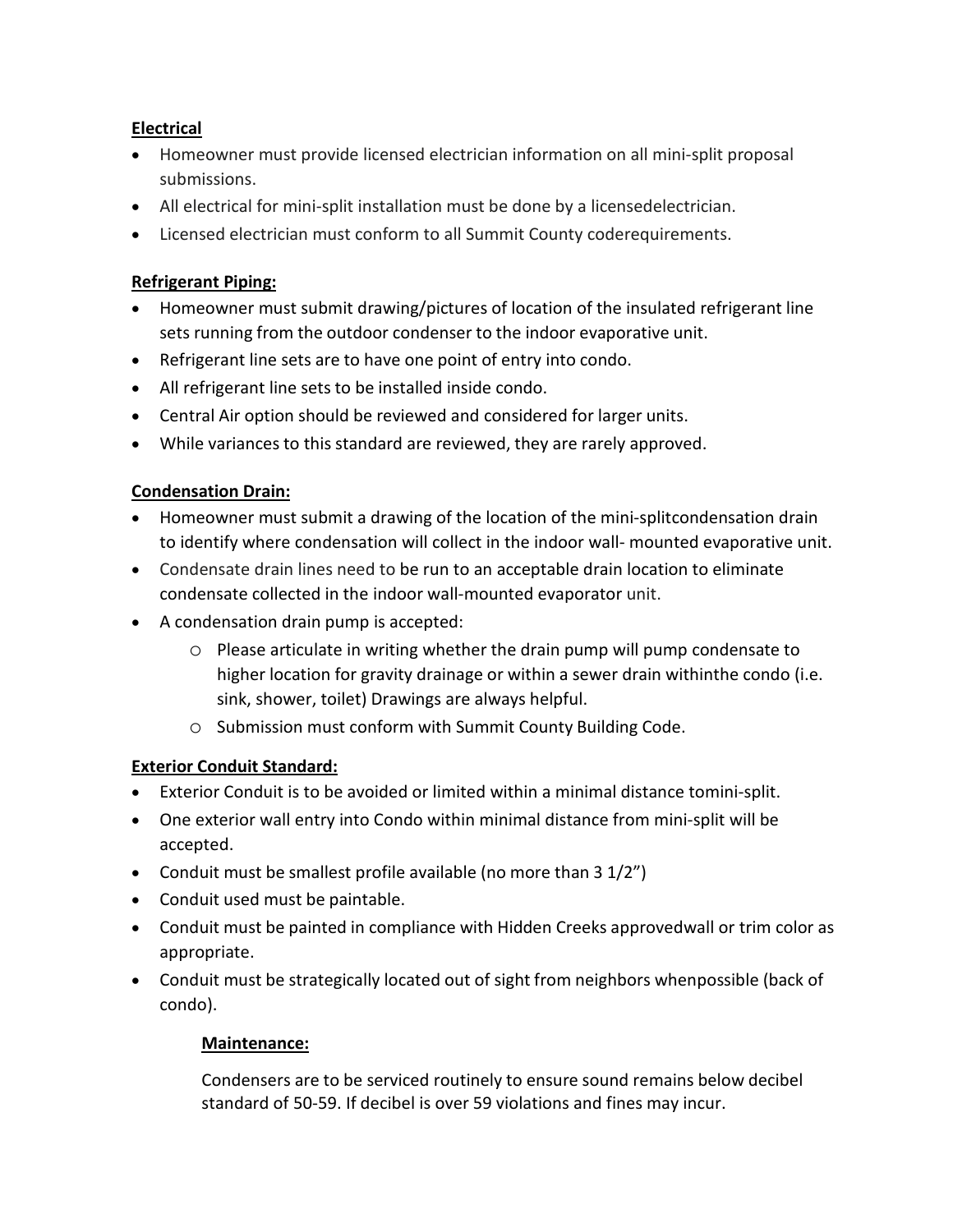#### **VI. PERSONAL DECK**

• Deck floor:

a) *TREX*/equivalent composite wood of *Tiki Torch* color

### **OR**

- *b)* Redwood Lumber of *Java* color, *Sherwin Williams, SuperDeck SolidStain*
- Dimensions and replacement need to be approved by HOA board
- A maximum width of 10' and length cannot exceed 14' 6"
- Posts, railing slats, hand rails & stringers of redwood lumber of*Java* color, S*herwin Williams, SuperDeck Solid Stain*

The HOA Board has made approvals conditional upon uniform design solutions fortypical building configurations and must be in architectural harmony with specific building physical features and dimension.

Deck Specifications:

- 14"6" x 10'0" redwood lumber for deck and 35'0" of redwood lumber forrailings
- Deck joists 2 x 10@ 12" o.c. or 2 x 12@ 16" o.c. of redwood lumber
- Columns (2) each 6" x 6" fir posts
- Deck beams 5 1/8" x 15" of redwood lumber
- Deck ledger (with anchors) 3" x 1O" of redwood lumber
- Deck floor 2" x 6" redwood lumber and of *Java* color, *Sherwin Williams, SuperDeck Solid Stain* **OR** *TREX*/equivalent composite wood, *Tiki Torch*color
- Railing Slats 2" x 2" @ 6" o.c. redwood lumber and of *Java color, SherwinWilliams, SuperDeck Solid Stain*
- Redwood lumber posts 4" x 4"@ 6'0" o.c. and of *Java* color, *SherwinWilliams, SuperDeck Solid Stain*
- Handrail 3" x 8" redwood lumber and of *Java* color, *Sherwin WilliamsSuperDeck Solid Stain*
- Spot footings 36" x 36" x 10"
- Round concrete pier 12" with CB 66 Base

### **VII. \* EXTERIOR UNIT LIGHTING** (HOA responsibility)

- *WAC lighting, Black Model: # WS-W15710* or equivalentmodel
- Features:

o Height: 6 7/8", Width: 10 5/8"

- o Aluminum
- o Replaceable LED lighting/dimmable with a compatible ELV dimmer
- o Intended for outdoor use
- o ETL rated for wet locations
- o Dark Sky compliant
- o Manufacturer 5- year warranty: 2-year finish warranty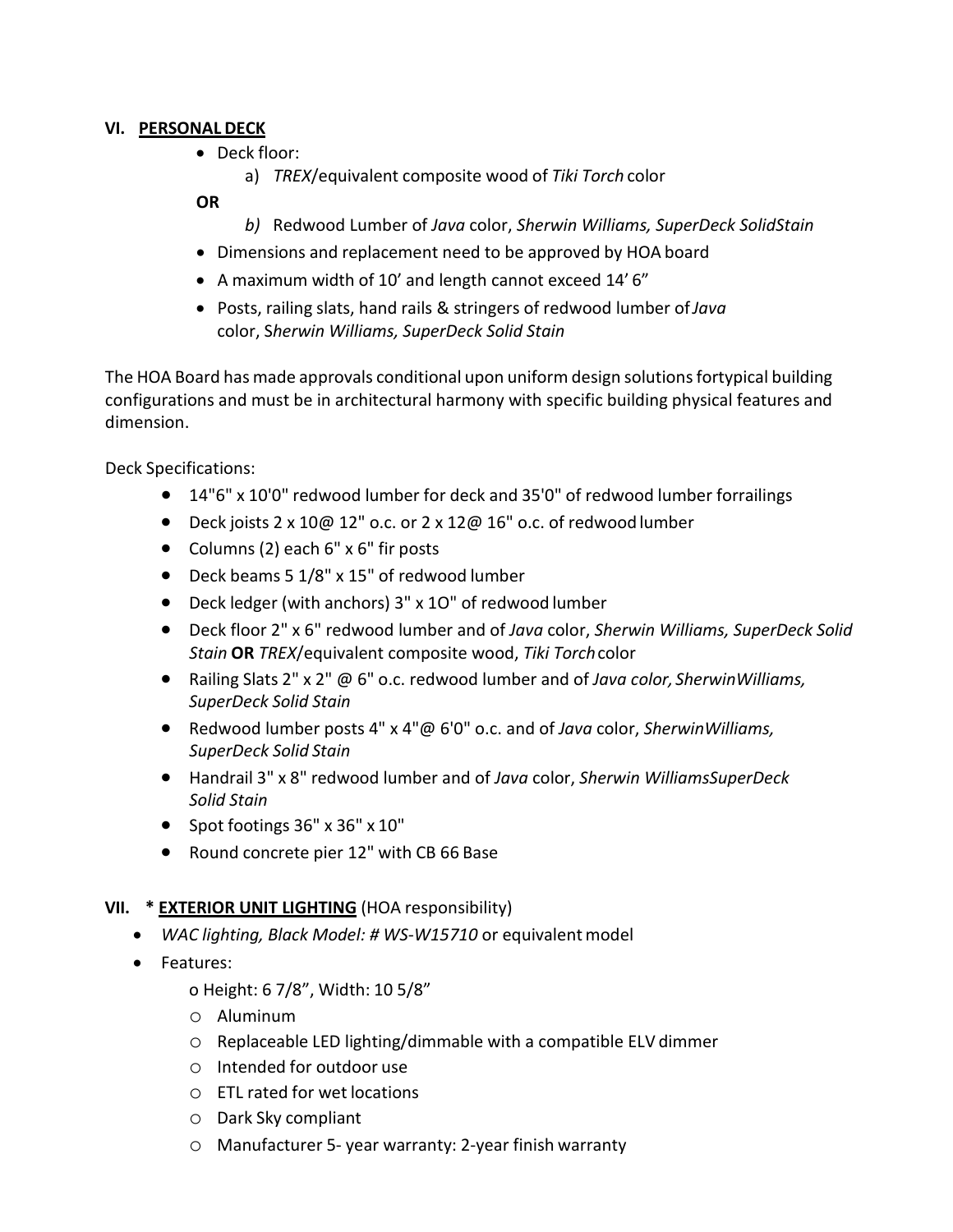- Electrical Specifications:
	- o Lumens: 560
	- o Color Temperature: 3000K
	- o Color Rendering Index: 90CRI
	- o Wattage: 15 watts
	- o Average Hours: 5400 Hours

<https://www.build.com/wac-lighting-ws-w15710/s1296315?uid=3825595>

#### **VIII. SHARED FIREWALL:**

• Follow current Summit County Code(s)

#### **IX. ATTIC to LIVING SPACE:**

- Please refer to Remodel-Modification Requirements:
	- o Engineered Plans (professionally reviewed and stamped) are requiredwhen addressing any structural, sound proofing, insulation, ventilation, plumbing and electrical projects.
	- o Contractor Info: Licensing &Insured/Bonded
- **X. \* LANDINGS:** (HOA responsibility)
	- *TREX* or equivalent composite wood
	- *Tiki Torch* color
	- Paint (posts, railing slats, handrails, stringers, joists, beams,ledger) o *Java* color, *Sherwin Williams SuperDeck Solid Stain*

#### **XI. \* STAIR TREAD** (HOA responsibility)

- Red wood lumber or equivalent
- Tread thickness is 2.5"
- Width and length measurements vary

#### **XII. CONCRETE PATIO**

- Natural cement color (no color)
- Brushed finished for traction is allowed
- No stamping
- No skim coating
- Size will be approved by Board on a case by casebasis
- Large cracks, sinking of slab and peeling of cement will be maintained and repaired at homeowner's expense. If not, homeowner is subject to violationand fines.